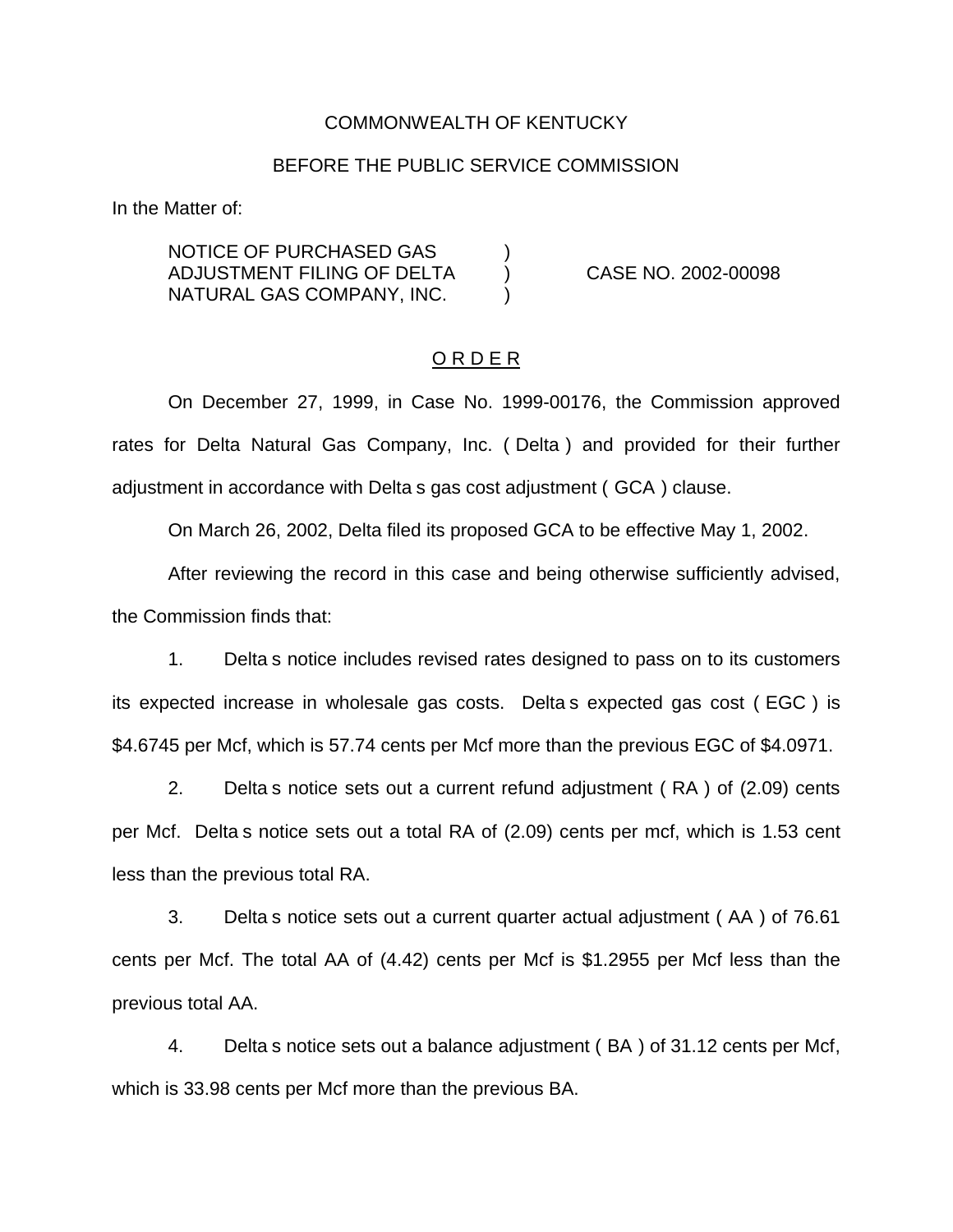5. Delta s GCA is \$4.9206 per Mcf, which is 39.36 cents per Mcf less than the previous GCA of \$5.3142.

6. The rates in the Appendix to this Order are fair, just, and reasonable, in the public interest, and should be approved for final meter readings by Delta on and after May 1, 2002.

IT IS THEREFORE ORDERED that:

1. The rates in the Appendix to this Order are approved for final meter readings on and after May 1, 2002.

2. Within 20 days of the date of this Order, Delta shall file with this Commission its revised tariffs setting out the rates authorized herein.

Done at Frankfort, Kentucky, this 18<sup>th</sup> day of April, 2002.

By the Commission

ATTEST: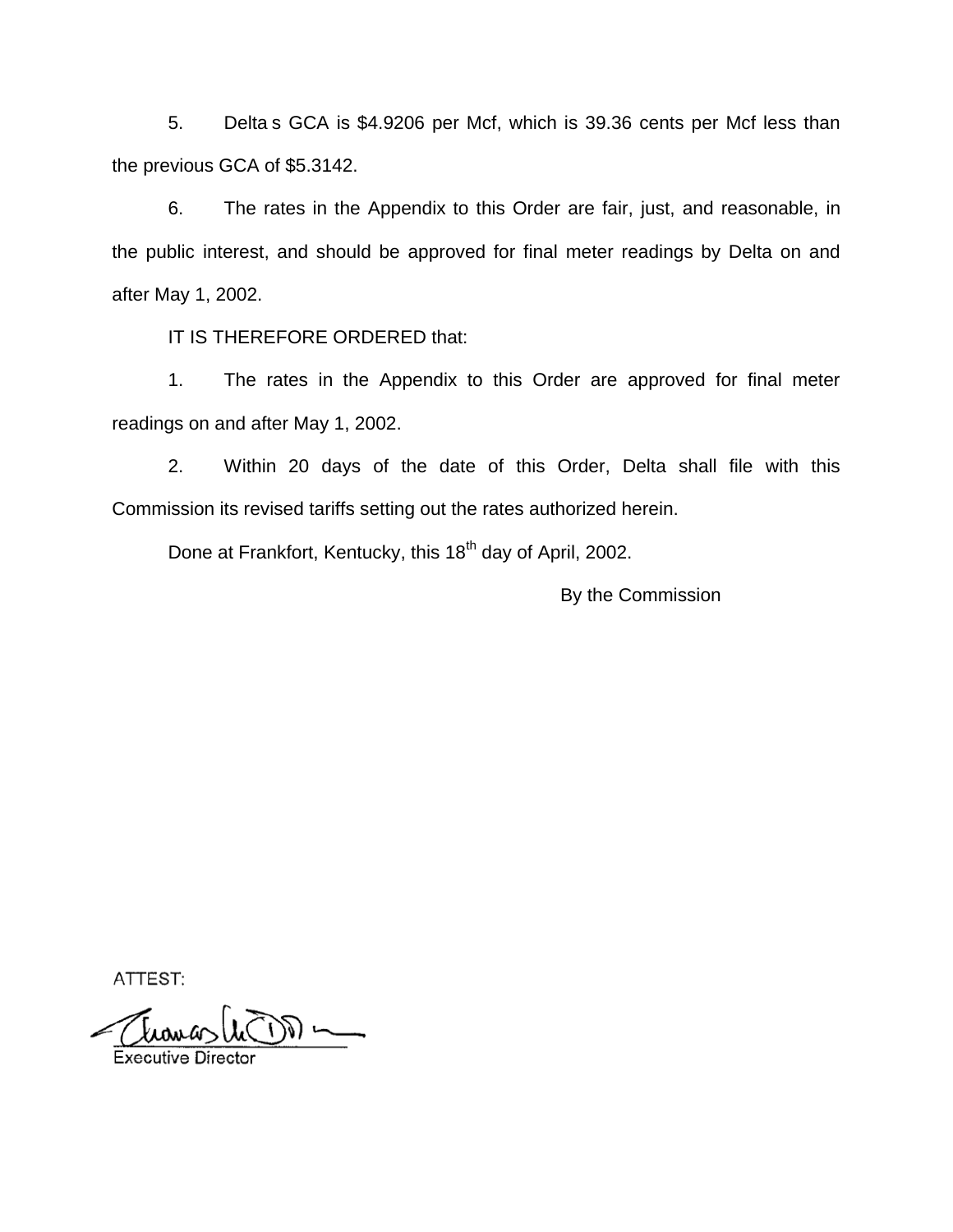# APPENDIX

# APPENDIX TO AN ORDER OF THE KENTUCKY PUBLIC SERVICE COMMISSION IN CASE NO. 2002-00098 DATED April 18, 2002

The following rates and charges are prescribed for the customers in the area served by Delta Natural Gas Company, Inc. All other rates and charges not specifically mentioned herein shall remain the same as those in effect under authority of this Commission prior to the effective date of this Order.

# RATE SCHEDULES

## AVAILABILITY

Available for general use by residential, commercial, and industrial customers.

### RATES

|                                          | <b>Base Rate</b><br>plus | Recovery<br>Rate<br>equals | <b>Total Rate</b> |
|------------------------------------------|--------------------------|----------------------------|-------------------|
| Residential                              |                          |                            |                   |
| <b>Monthly Service Charge</b><br>All Mcf | 8.00<br>\$<br>\$3.6224   | \$4.9206                   | \$8.5430          |
| <b>Small Non-Residential</b>             |                          |                            |                   |
| <b>Monthly Service Charge</b>            | \$17.00                  |                            |                   |
| First 200<br>Mcf                         | 3.6224                   | 4.9206                     | \$8.5430          |
| <b>Next 800</b><br>Mcf                   | 2.4000                   | 4.9206                     | 7.3206            |
| Over 1,000<br>Mcf                        | 2.0495                   | 4.9206                     | 6.9701            |
| Large Non-Residential                    |                          |                            |                   |
| <b>Monthly Service Charge</b>            | 50.00<br>S.              |                            |                   |
| First 200<br>Mcf                         | \$<br>3.6224             | \$4.9206                   | 8.5430<br>\$.     |
| <b>Next 800</b><br>Mcf                   | 2.0063                   | 4.9206                     | 6.9269            |
| Next 4,000<br>Mcf                        | 1.3190                   | 4.9206                     | 6.2396            |
| Next 5,000<br>Mcf                        | .9190                    | 4.9206                     | 5.8396            |
| Over 10,000 Mcf                          | .7190                    | 4.9206                     | 5.6396            |